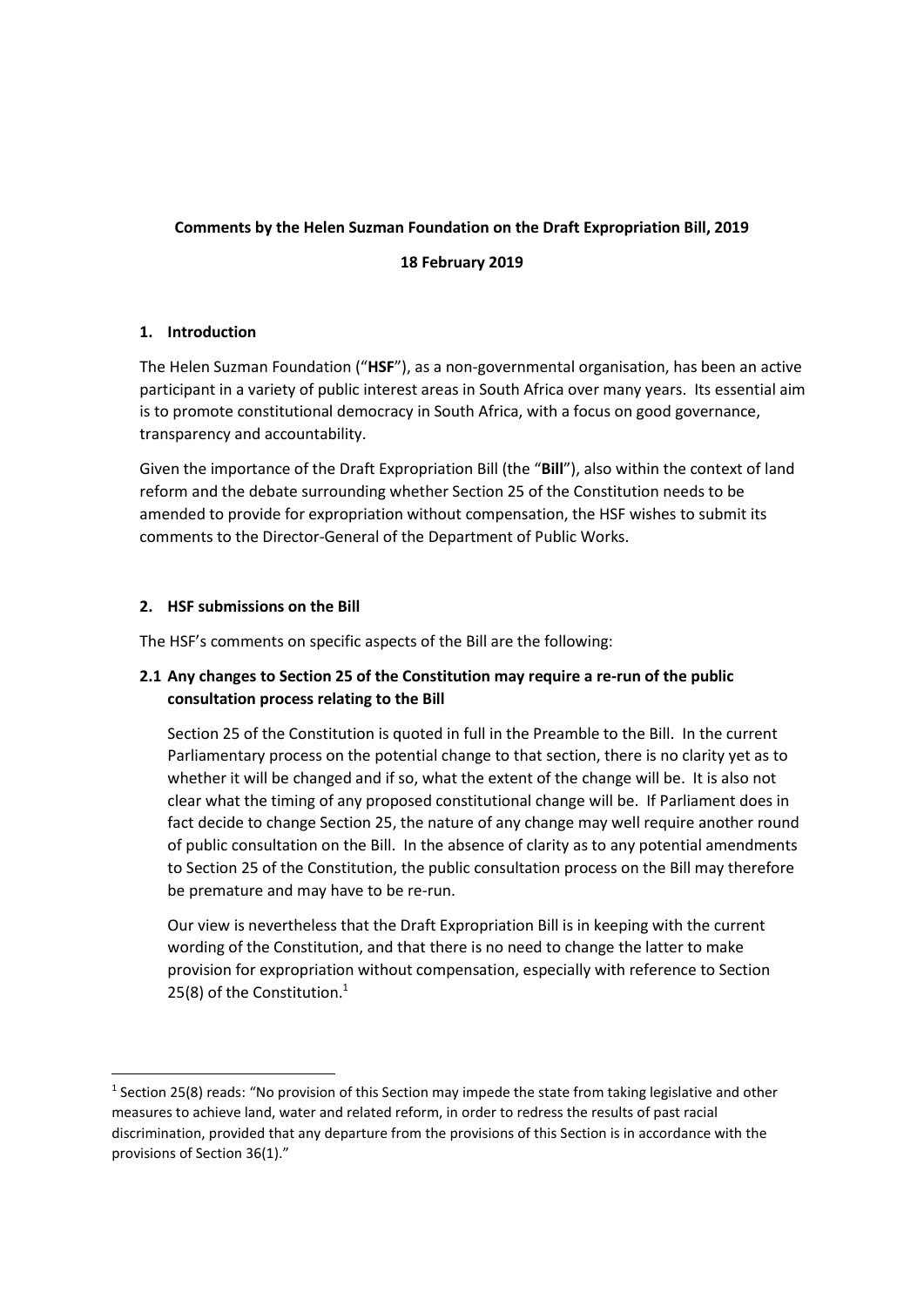#### **2.2 Repeal of the Expropriation Act of 1975**

We are in favour of this repeal. The question may nevertheless be asked why it has taken until 2019 to do so if land reform is considered to be such an imperative by Government.

#### **2.3 Respecting the rights of owners**

We support the basic approach of the Draft Expropriation Bill, as set out in Section 2(3), that a power to expropriate may not be exercised unless the expropriating authority has without success attempted to reach agreement with the owner on reasonable terms.

However, it is not clear how this is reconcilable with the content of Section 12(3), which provides for the possibility of nil compensation in certain circumstances. How are reasonable terms achievable in a case of expropriation without compensation? This aspect needs further attention in the Bill.

#### **3.3 Problems with the land reform process**

It is common knowledge that the land reform process has been beset with corruption, inefficiency and incompetence. This is best described in the words of the High Level Panel on the Assessment of Key Legislation and the Acceleration of Fundamental Change, as published in November 2017:

"Experts advise that the need to pay compensation has not been the most serious constraint on land reform in South Africa to date - other constraints, including increasing evidence of corruption by officials, the diversion of land reform budget to elites, lack of political will, and lack of training and capacity have proved the more serious stumbling blocks to land reform." 2

Against this background, it is crucial that any expropriation process is conducted with the necessary transparency. A lack of transparency is one of the main enabling factors for corrupt behaviour. We would therefore suggest that Section 26 (headed "Expropriation Register") should be amended to read as follows (with the added portion underlined):

"26. (1) The Director-General must ensure that a register of all expropriations that are intended, effected and withdrawn, and of decisions not to proceed with a contemplated expropriation by all expropriating authorities, is opened, maintained and accessible to the public.

(2) All expropriating authorities must deliver to the Department a copy of any notice of an intended expropriation, expropriation and withdrawal of expropriation, and of any decision not to proceed with an intended expropriation, within 20 days of the service or delivery of such notices and such copies must be included in the register referred to in subsection (1)."

#### **3.4 Mediation and determination by court**

1

We note the principle of, in the first place, attempting to resolve disputes by mediation. If this is unsuccessful, the matter will be referred to a competent court. We support this mechanism.

We also take note of the fact a dispute on the amount of compensation alone shall not preclude the act of expropriation.

<sup>&</sup>lt;sup>2</sup> The Report of the High Level Panel On the Assessment of Key Legislation and the Acceleration of Fundamental Change, 2017, Chapter 3, Dr Aninka Claassens, p. 300.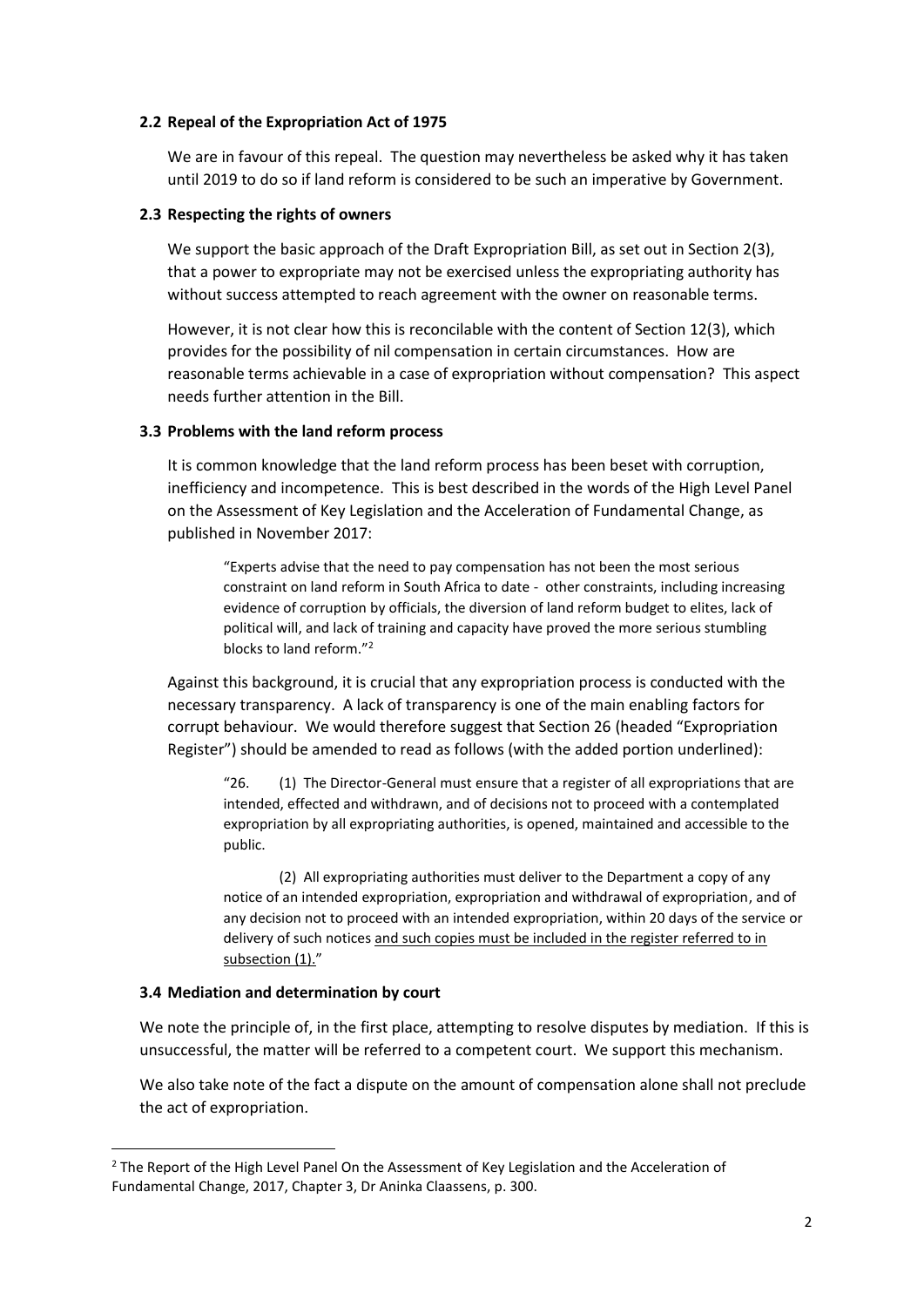# **4. General comments on expropriation by state authorities for purposes of land reform**

The comments in this paragraph do not address specific provisions of the Bill, but they are included in this document as they emphasise the need for an overall legislative, administrative and financial framework to manage the land reform process in a rational and efficient manner. It is often forgotten that the statutory procedure to expropriate represents only one part of this process.

Prior to an overall legislative, administrative and financial framework for land reform being established, clarity first has to be obtained on a number of different issues which would have a direct effect on any expropriation process. The wide range of issues which need to be addressed are illustrated by the following questions (which are by no means exhaustive)<sup>3</sup>:

- How will decisions be taken on land that is to be expropriated? What criteria are relevant in any decisions? Who will take the decisions?
- Who is to be given the expropriated land? Who will decide on who is to be a beneficiary? On what criteria? Will the policy be targeted to benefit the poor?
- How much land is to be targeted for land expropriation?
- How will sufficient transparency be given to the process to avoid public discontent?
- Presumably, both urban and rural land reform is envisaged. What should the balance be between urban and rural land reform? What are the needs for each category? Will any land redistribution be subject to feasibility studies which set out what can realistically be achieved in any specific case? Have the environmental implications been taken into account in an adequate manner? If urban development is foreseen, will it fit into larger urban development programmes (including transport and basic infrastructure)?
- Is post-settlement support by Government to be provided, or will beneficiaries (presumably mainly the poor) be left to their own devices?
- On what legal basis is the land to be held by beneficiaries? With full legal title or through a lease from a local authority? If it is the latter, what security of tenure will beneficiaries have? Is any form of tenure reform envisaged by Government for this purpose?
- Will the process be managed by an adequately resourced and staffed land reform agency? Will appropriately qualified staff be available for this?
- Will Government be able to fund this whole undertaking, in stark contrast to the purely nominal funding dedicated to land reform up to now?

The wide scope which is covered by these questions shows that any land reform policy which includes the possibility of expropriation without compensation, not only requires policy clarity in many different areas, but also extensive planning and careful implementation. However, it is striking that none of these issues have been raised in the public debate so far. The focus has been exclusively on the principle of expropriation without compensation and the supposed need for the Constitution to be amended to cater for it.

If the questions which are set out above are not dealt with in an adequate manner (together with the establishment of a suitable legislative/administrative framework), the consequences will be the following:

• Legal challenges based on the irrational/arbitrary exercise of executive power will bring the process to a grinding halt very quickly - this can be expected as an unavoidable

**.** 

<sup>&</sup>lt;sup>3</sup> The Report of the High Level Panel raises many of these questions. See p 220.